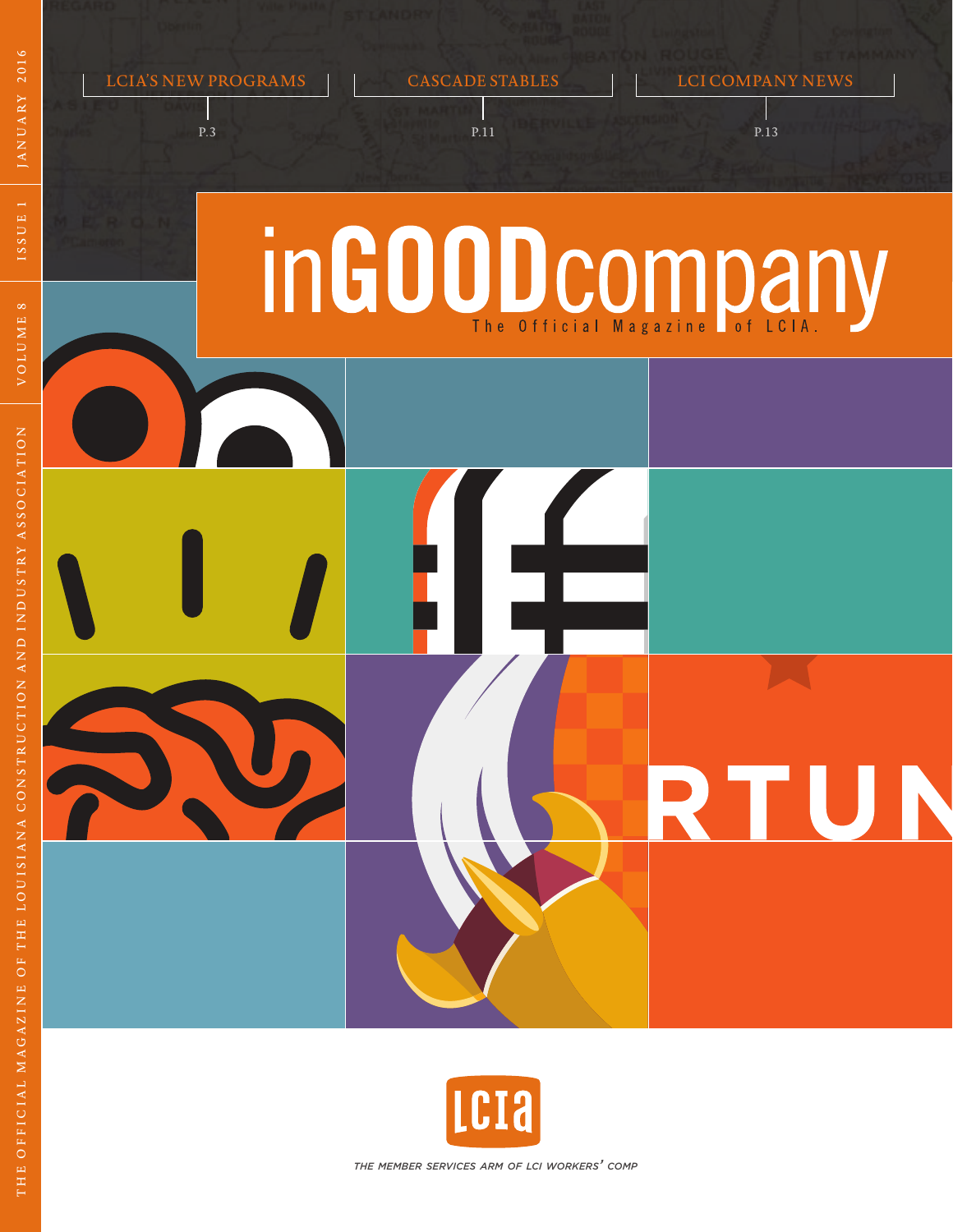#### CONTENTS:

| <b>NATIONAL ACADI</b> |  |
|-----------------------|--|
|                       |  |
|                       |  |

# Association News:

**New Year, New Programs:** We have been talking about LCIA's new programs for some time now, and we are excited for LCI policyholders to start taking advantage of them. This issue of *In Good Company* serves as the official launch of our new lineup. For an in-depth look at each of LCIA's new programs, turn to page 3.

**Tune In:** LCIA invites you to Tune In to our weekly webinar series every Tuesday at 2:00. For about 20 minutes each week, we discuss business events happening around the state, show you stories and companies we've been following via social media, and introduce you to a Louisiana business resource. You can call in to hear the latest or pull up the presentation on your computer, phone or tablet, but if you can't make it for the live session, you can always access recordings of past Tune Ins in the LCI/LCIA Member Portal at members.lciwc.com.

**New Office:** LCIA has moved. While LCI Workers' Comp's headquarters remain in Mandeville, as of November 2015, LCIA is located at Canal Place in New Orleans.

**Account Manager:** Sarah Guarisco, LCI's first Account Manager, joined us in the fall of 2015. She works closely with LCI policyholders to keep you in the loop about your workers' comp policy, as well as LCIA happenings. Sarah can be reached at sarah@lciwc.com.

**Successful Stormwater Management Workshop:** On December 10th, LCIA hosted "Stormwater Management: A Guide for Contractors." The workshop introduced contractors to techniques and materials used for stormwater management. A prime example of an Industry Insights workshop, LCIA created the workshop specifically for our Construction, Utilities, and Property Services group, so they could learn about a growing topic in their sector.





1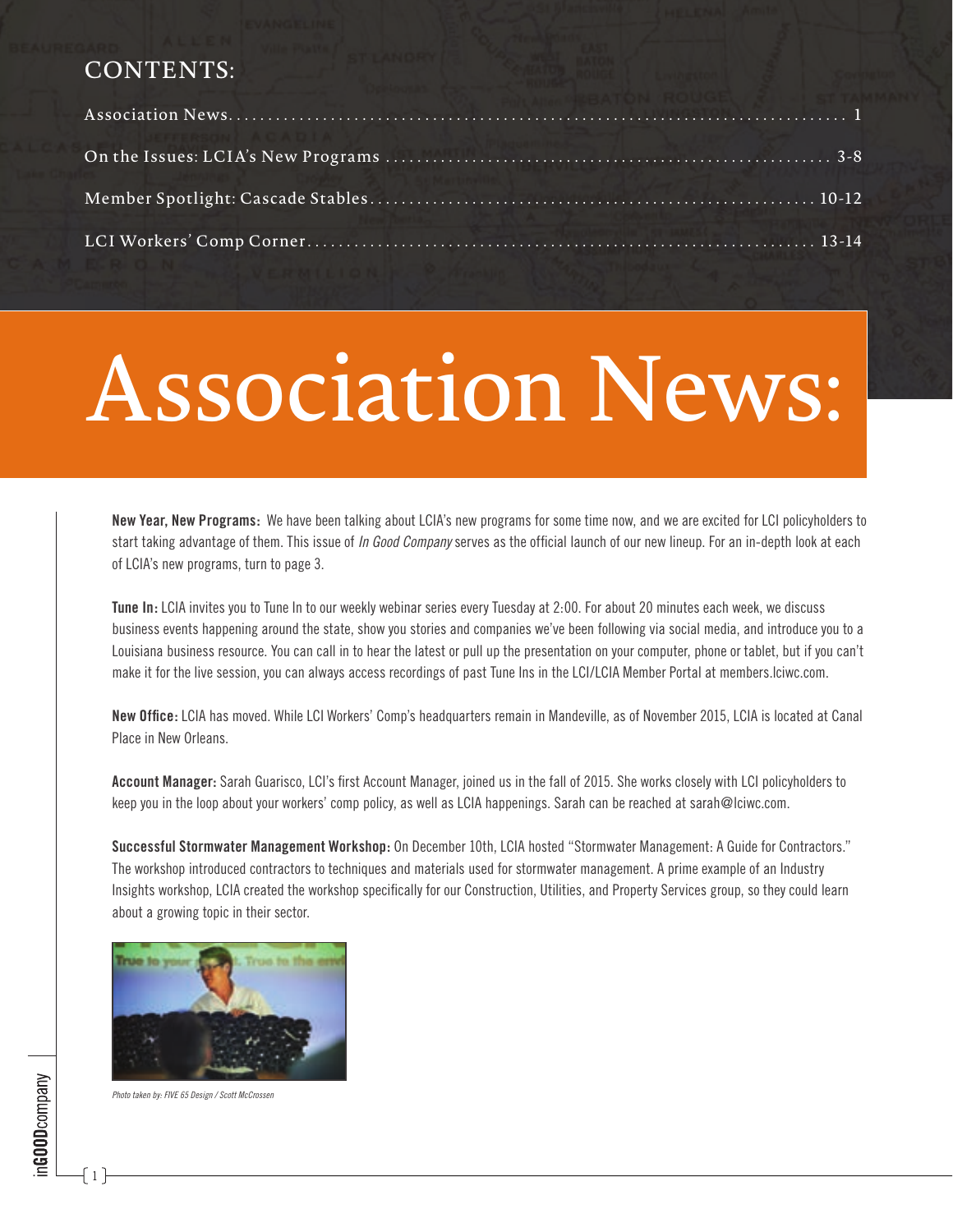# LCIA Events:

#### **JANUARY**

**INDUSTRY INSIGHTS: THE STATE OF THE AGRICULTURE INDUSTRY IN LOUISIANA** *WHEN: JANUARY 28 10:00 AM - 10:30 AM WHERE: ONLINE THROUGH GOTOWEBINAR. LOG IN INFORMATION PROVIDED AT REGISTRATION.*

#### **FEBRUARY**

**LOCALLY VESTED: CAPITAL REGION/BATON ROUGE**  *WHEN: FEBRUARY 17 11:00 AM - 1:00 PM WHERE: LOD COOK, ABELL BOARD ROOM* Lunch will be served.

**INDUSTRY INSIGHTS: NEW TRENDS IN THE HOSPITALITY INDUSTRY** *WHERE: NEW ORLEANS* Lunch will be served.

#### MARCH

**INDUSTRY INSIGHTS: WHERE TO FIND HIRES FOR THE TRANSPORTATION INDUSTRY AND CSA UPDATES** *WHEN: MARCH 10 11:00 AM - 1:00 PM WHERE: NEW ORLEANS*

Lunch will be served.



#### *Tune in is LCIA's new weekly webinar series.*

Every Tuesday at 2:00, we invite you to tune in and get LCI Workers' Comp and LCIA updates, see what's happening across Louisiana, and be introduced to a valuable business resource.

Learn more about Tune In on page six of this issue, and find out who is tuning in with us at lciassociation.com/tunein

> For more information and to register for these events, go to lciassociation eventbrite.com or email Christina Buras at christina@lciassociation.com.

 $-$ [2 ]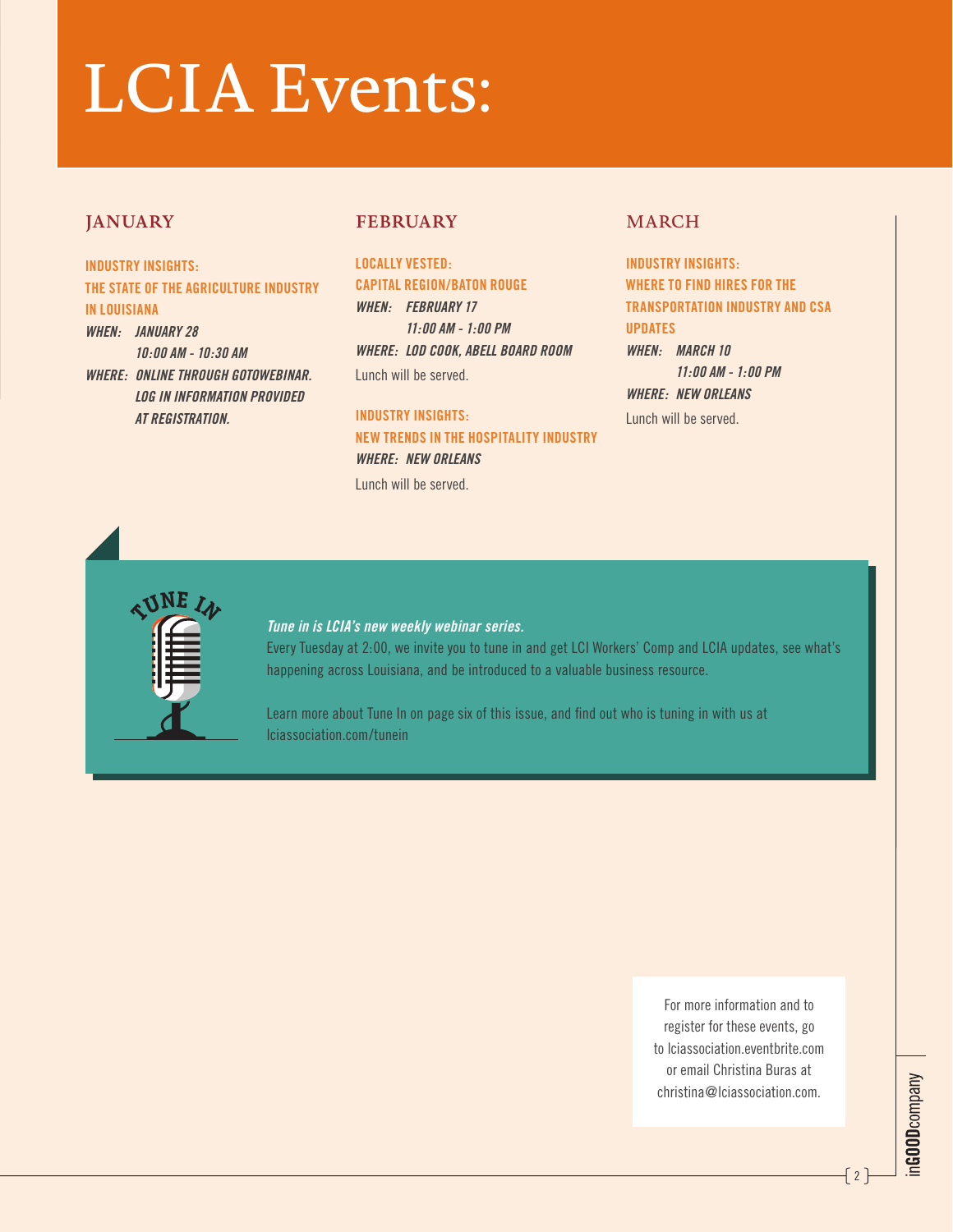# ISSUES: Same mission, new programs. While

## $LCIA's New Programs  $|$  Same mission, new programs. While LCI Workers' Comp protects your$

business, LCIA wants to see it thrive. LCIA's mission has always been to connect our LCI policyholders with resources, to start conversations, and to arm you with the tools to succeed in today's business climate; our new programs seek to further that mission.



*:: In the coming pages, you can learn about LCIA's five program offerings. You can also learn more at lciassociation.com/programs*

 $\{3\}$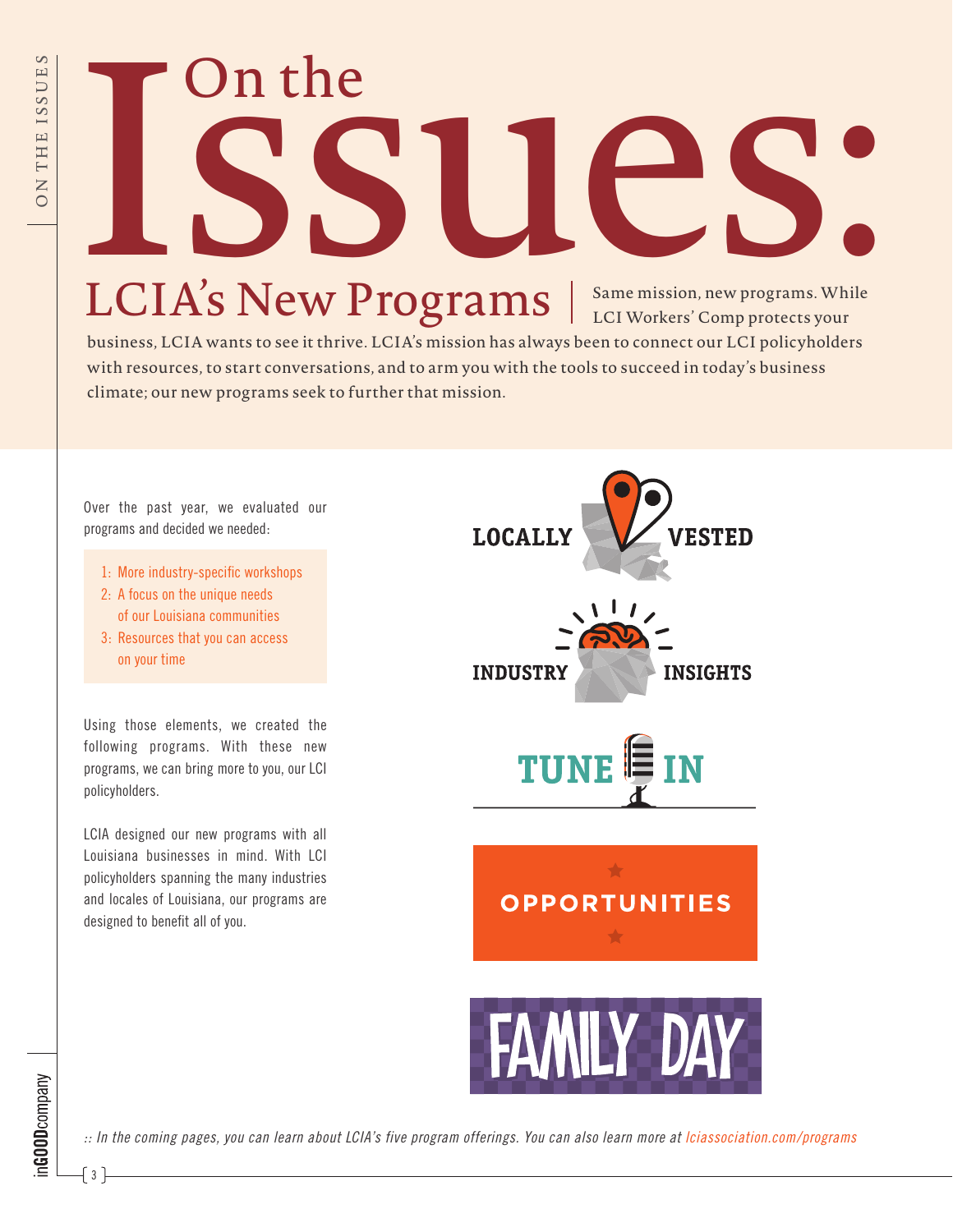#### Locally Vested

Your company is vested in your community, and LCIA wants to help you grow your investment.

Locally Vested is a moderated live forum that LCIA hosts in different cities to discuss the unique issues affecting each Louisiana community. When we come to you, you can join a discussion about what's happening in your community and how those activities may affect your businesses.

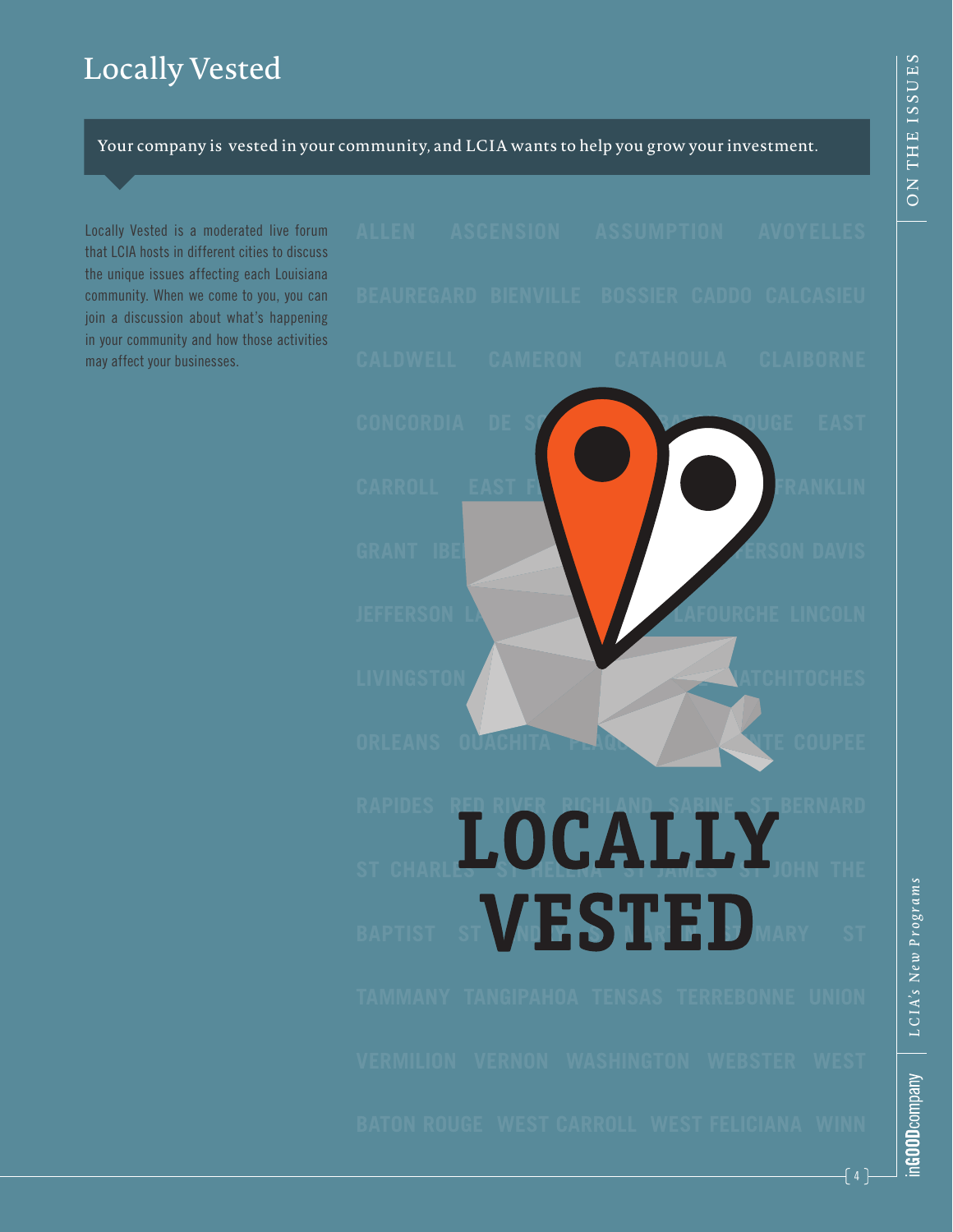#### Industry Insights

#### No matter your industry, you're in business with LCIA.

A construction company has different business needs than a bakery, and a day care probably operates differently than a trucking company. For this reason, we have created a program that will provide the right training and resources for your particular industry. Through Industry Insights, LCIA wants to bring you the right tools to develop your business in whatever sector you may work. Industries include:

- **::** Agriculture & Natural Resources
- **::** Construction, Utilities & Property Services
- **::** Education & Social Services
- **::** Healthcare & Wellness
- **::** Hospitality & Entertainment
- **::** Information, Design & Consulting Services
- **::** Legal, Financial & Insurance
- **::** Manufacturing, Fabrication & Processing
- **::** Retail, Sales & Other Services
- **::** Transportation, Freight & Warehousing



# **INDUSTRY INSIGHTS**

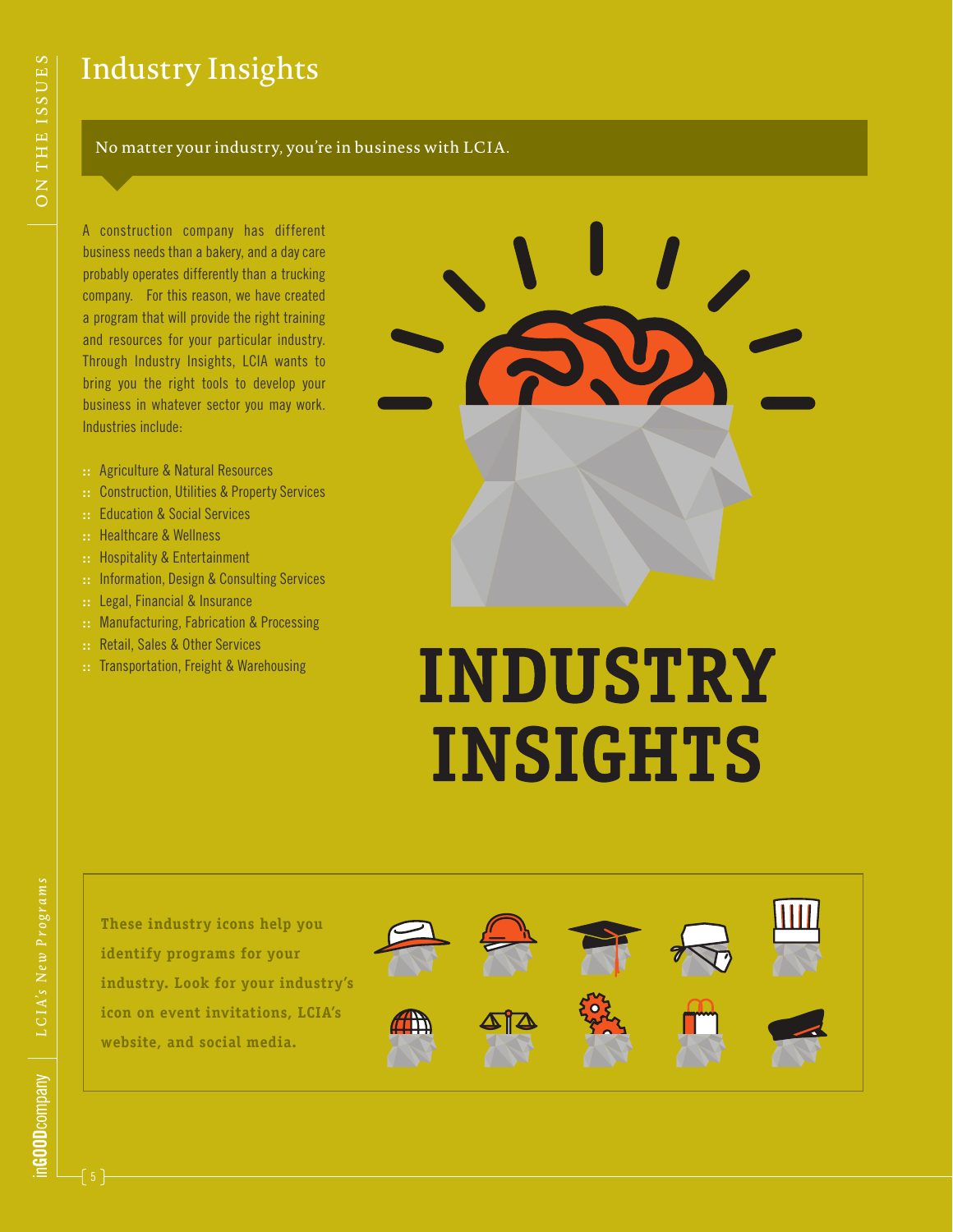#### Tune In

We invite you to Tune In every Tuesday at 2:00. Like clockwork, we'll be there to fill you in on the latest Louisiana business news.

Tune In is LCIA's weekly webinar series that brings you a brief report of the latest business news and events around Louisiana. Sitting in your office or on the move, you can Tune In to listen to a 20-minute webinar broadcast that will fill you in on what's happening that week around the state. All you have to do is click the link and join the webinar or call in; the choice is yours.



*:: Find out who's tuning in with us at: lciassociation.com/tunein*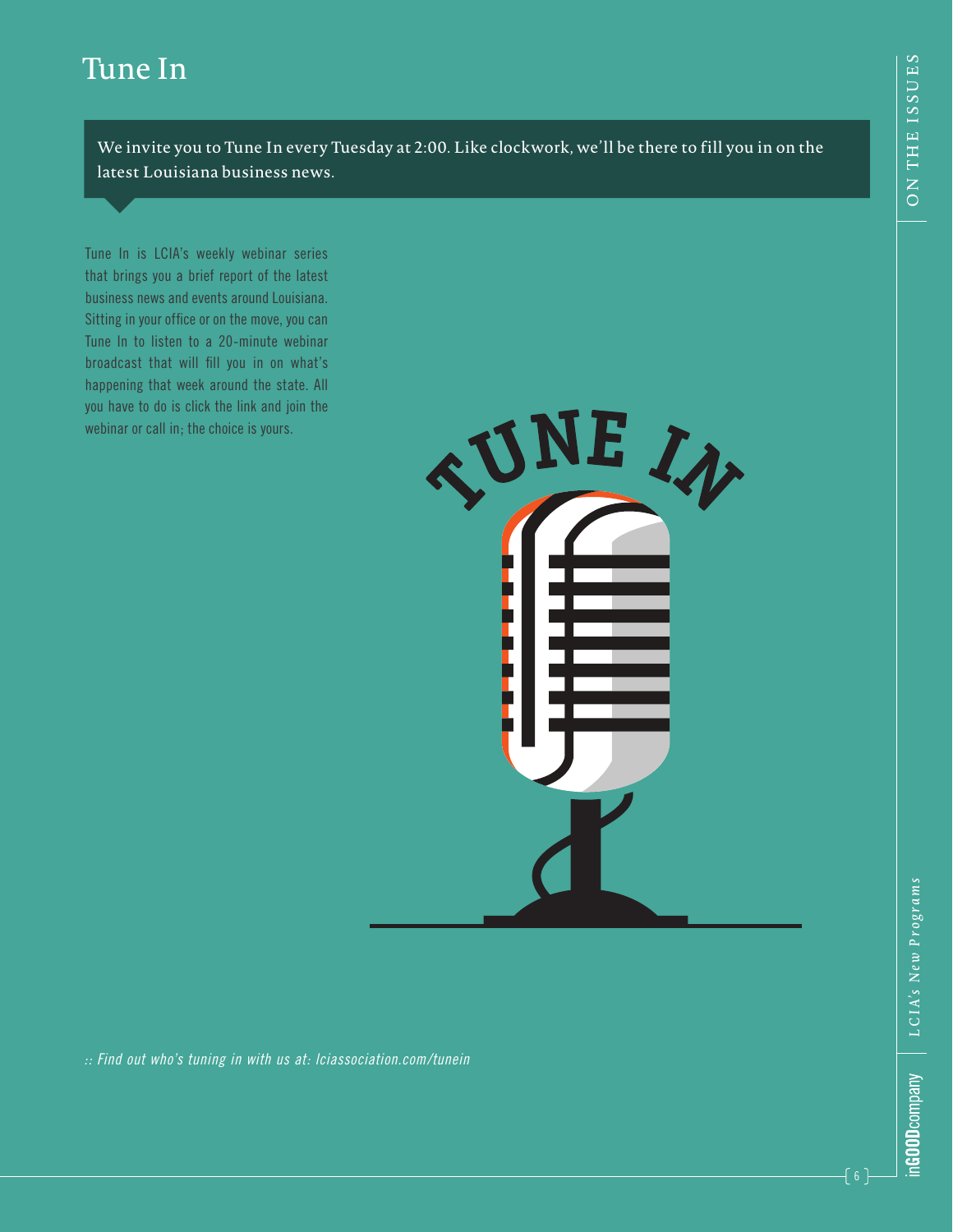#### Opportunities

#### Opportunity is knocking.

Opportunities are offers, deals, discounts, and promotions that LCIA has secured exclusively for LCI policyholders. Each Opportunity is presented by a trusted vendor —an Opportunity Maker—and can be a job or project, discount on products or services, free or reduced event admission, and more. Be on the lookout for these Opportunities in the LCI/LCIA Member Portal, as well as in the LCIA eNewsletter.

# **OPPORTUNITIES**

#### **OPPORTUNITY MAKER**

#### **MEET LCIA'S FIRST OPPORTUNITY MAKERS**

*These two businesses offer LCI policyholders discounted admission to their workshops.*

About the Business: Get Online NOLA makes affordable, editable websites for small businesses. Learn more at getonlinenola.com

About the Opportunity: Get Online NOLA regularly hosts workshops about WordPress, a content management system (CMS) that allows users to update their own website without knowing any programming. Typically \$15.00 per person, LCI policyholders are offered discounted admission of \$10.00 to these workshops.



About the Business: Tax Help NOLA provides accounting, tax, and consulting services to businesses across Louisiana. Learn more at taxhelpnola.com

About the Opportunity: Tax Help NOLA's owner, Paul Jouet, is a certified QuickBooks instructor. Paul invites LCI policyholders to join him at one of his monthly classes for a discounted price of \$100.00, \$27.00 off the regular price of \$127.00.

*:: See all of LCIA's Opportunity Makers at lciassociation.com/opportunitymakers. Find current Opportunities in the Member Portal at members.lciwc.com*

 $\{7\}$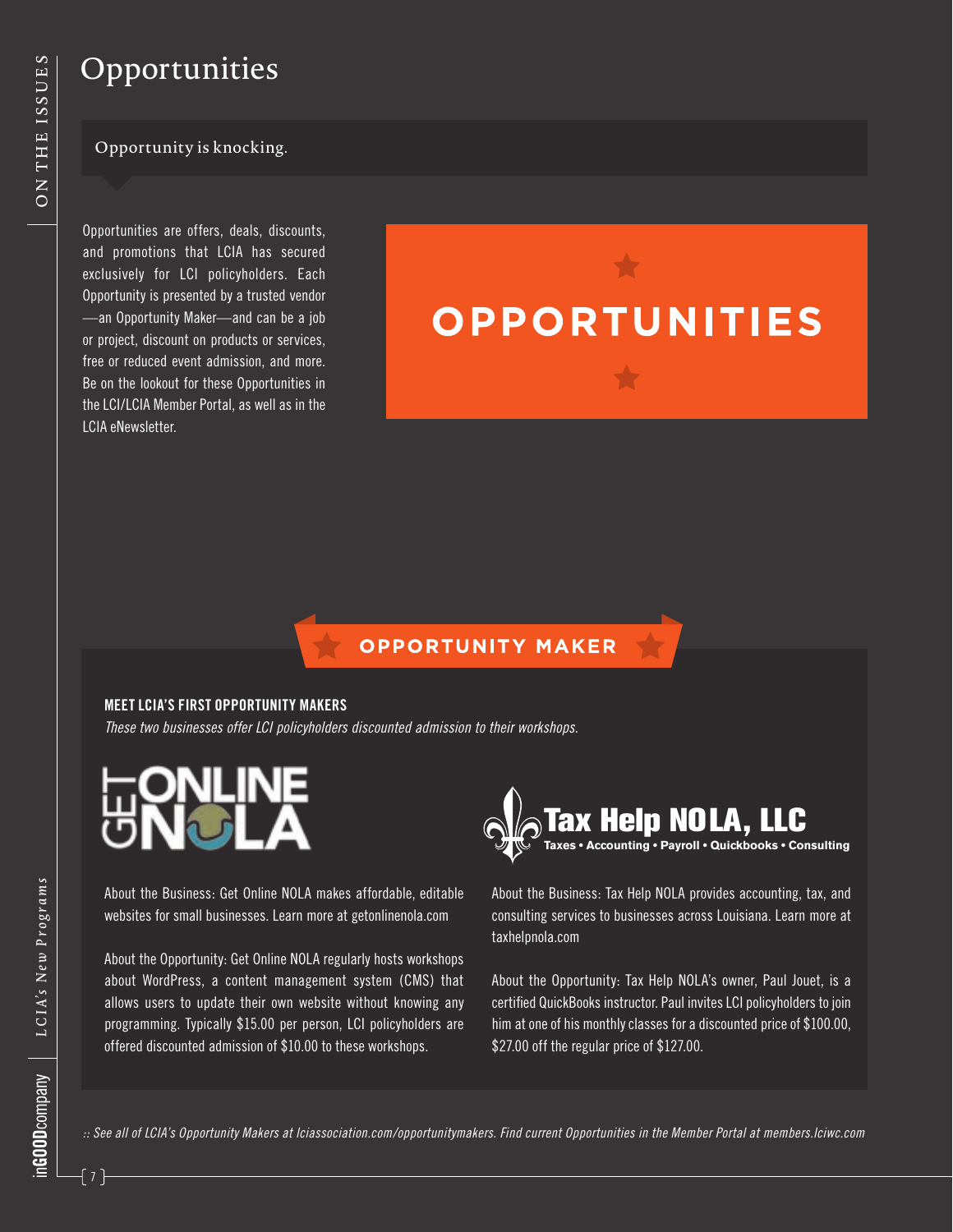#### Family Day

You work hard all year, so let LCIA treat you and your family to a day away from work.

Family Day is LCI and LCIA's member appreciation event, where we invite all LCI policyholders to join us at a family friendly venue for food and fun. We host two Family Days each year, one in North Louisiana, and one in the South. Check LCIA's event listings to find the next Family Day near you.

 $\{ 8 \}$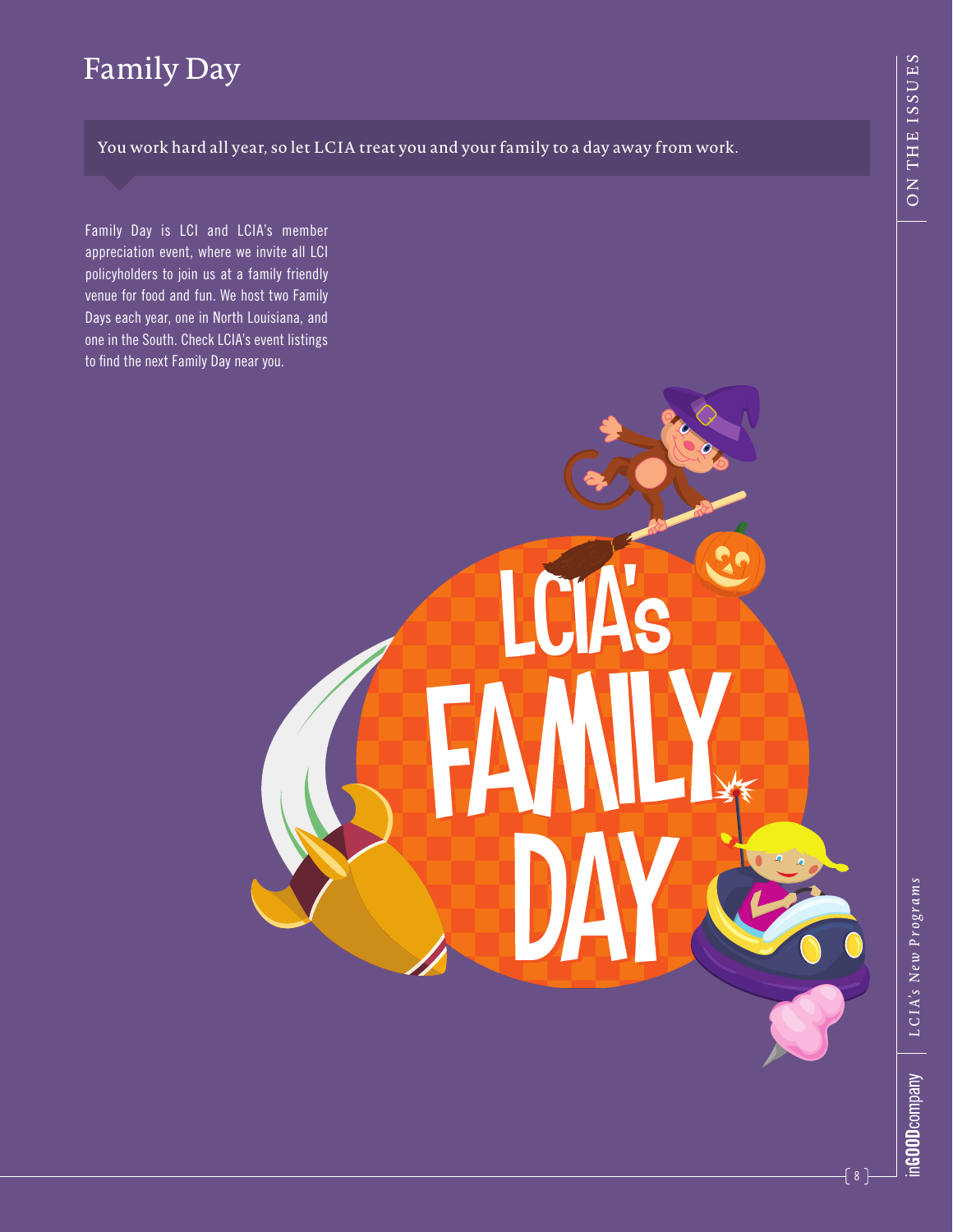# **UPDATES FROM LCI's PARTNER** TM. **A PROJECT OF THE URBAN CONSERVANCY**

### StayLocal has big plans for 2016.

Here are some happenings to expect each month:

**Tools to Attract and Retain Great Employees:** Lunch & Learn

## JAN • FEB

**Maximize Your Local Media Marketing:**  Drink & Learn

#### **Wholesale 202:**

The sequel to Wholesale 101 with resources for makers, artists, and product designers.

### $AR \rightarrow \bullet$  APR+MAY

#### **Office Hours:**

Local industry experts offer short, free consultations to local business owners.

Visit www.StayLocal.org for updates!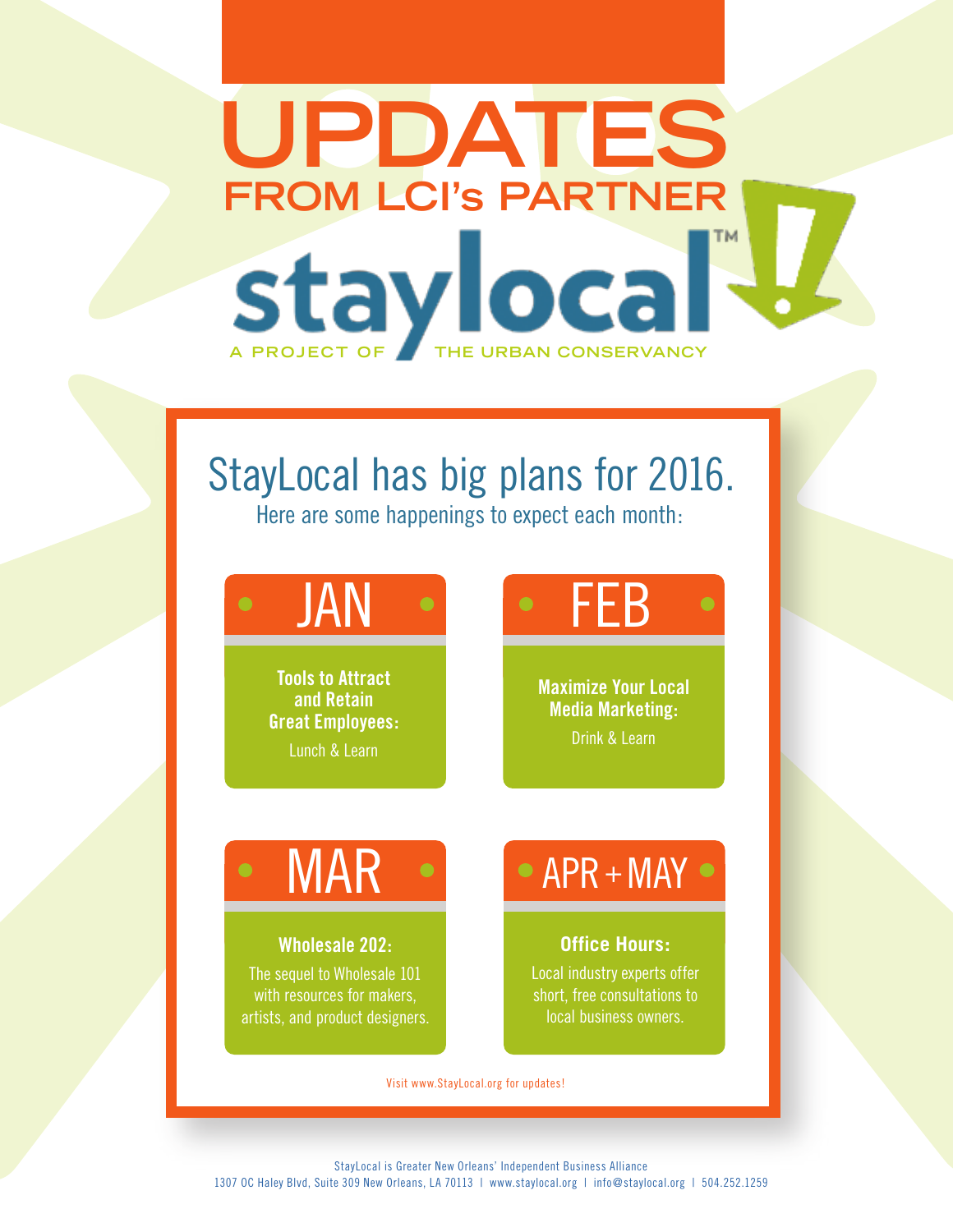# Spotlight

LCIA would not exist if not for our members. You, the 3,500+ businesses insured by LCI Workers' Comp, are LCIA. You represent countless industries throughout Louisiana. We use this Member Spotlight section of our magazine to showcase our members' unique businesses. By sharing the contributions our members make to their industries and communities, we are showing you that with LCIA, you're *In Good Company*.



 $-10$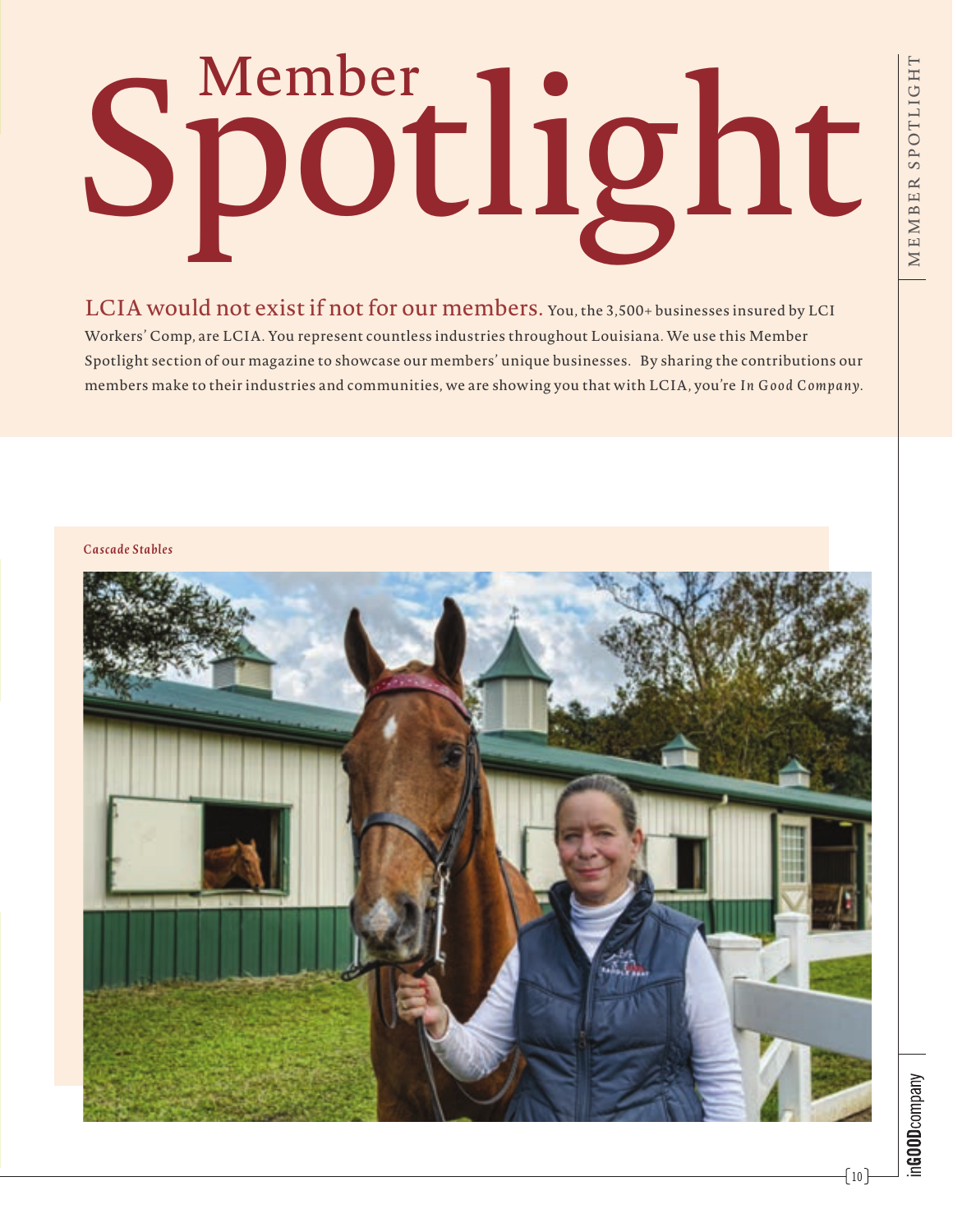# œ JBRIDLED<br>OMMITMENT

#### **ABOUT CASCADE STABLES**

Nestled in a picturesque corner of Audubon Park in New Orleans, Cascade Stables is a hub for horseback riding and lessons, as well as horse boarding and training. Owner Barbe Smith, along with her staff of trainers and instructors, provide weekly lessons for competitive riders, as well as recreational trail rides through Audubon Park. They also board many of their riders' horses to train them, and prepare them for competitions.

#### **A TRAINER, A TEACHER, AND A HORSE LOVER**

Barbe Smith has been on horses since she was five years old after her family moved to New Orleans. "I learned to ride at Cascade (then Audubon Stables) as a child. Some of my earliest memories of being on a horse are from right here," Barbe explains. She rode competitively throughout her teenage years and while in college. Barbe did not have any formal education in horse training, but, "I have been around horses my entire life. I have worked with them and trained them, and I learned from great trainers. This can prove even more valuable than formal training."

Barbe bought Cascade Stables in 1981, and she now shares her expertise, along with her love of horses, with a new generation of riders. While she has trainers and instructors on staff, Barbe is anything but a bystander. She is an active instructor during riding lessons, and she personally spends time training horses.

#### **CASCADE'S SERVICES: TRAINING, LESSONS, COMPETITIONS**

Cascade Stables is a training, educational, and recreational facility. While Cascade offers recreational trail rides for locals and tourists of all experience levels, much of what keeps Barbe and her staff busy are the lessons and practices for competitive riders. Barbe teaches a type of horseback riding known as Saddle Seat riding. This style of riding showcases high trotting action of horses and requires a significant time investment in training the horses. With an emphasis on precision, the riders aim to display tight control over the horse's movements during competitions.

Cascade Stables owns around 20 horses, which are used for both recreational and competitive riding. Barbe works with a breeder in Missouri and has the horses sent to her when they are ready to be trained. She begins training the horses when they are two years old, and works with horses as old as 25. Cascade Stables also boards and trains horses that are owned by Cascade's riders. Barbe and her trainers work with the horses

every day to get them competition-ready, and the owners come in twice each week to take lessons, practice with their horses, and prepare for competitions.

#### **DEDICATION TO EXCELLENCE. AND THE AWARDS TO SHOW FOR IT.**

Barbe's commitment to her craft—to her riders and to the horses—shows in the results. Cascade participates in competitions throughout the year, including the most highly regarded horse show of the year: the United Professional Horseman's Association National Championship at the Royal Association in Kansas City, Missouri. Cascade's riders regularly win awards, including four top-ten finishes in November 2015. Additionally, Cascade Stables is designated an Elite Training Facility by the United States Equestrian Foundation, one of only 13 facilities in the country to receive this designation after going through a thorough review. To top it all off, Barbe has been named the coach of the US World Cup Team for the 2016 championships. She will be traveling to South Africa in July 2016 as the team competes in the championships.

To learn more about Cascade Stables, visit cascadestables.net, or call 504-891-2246.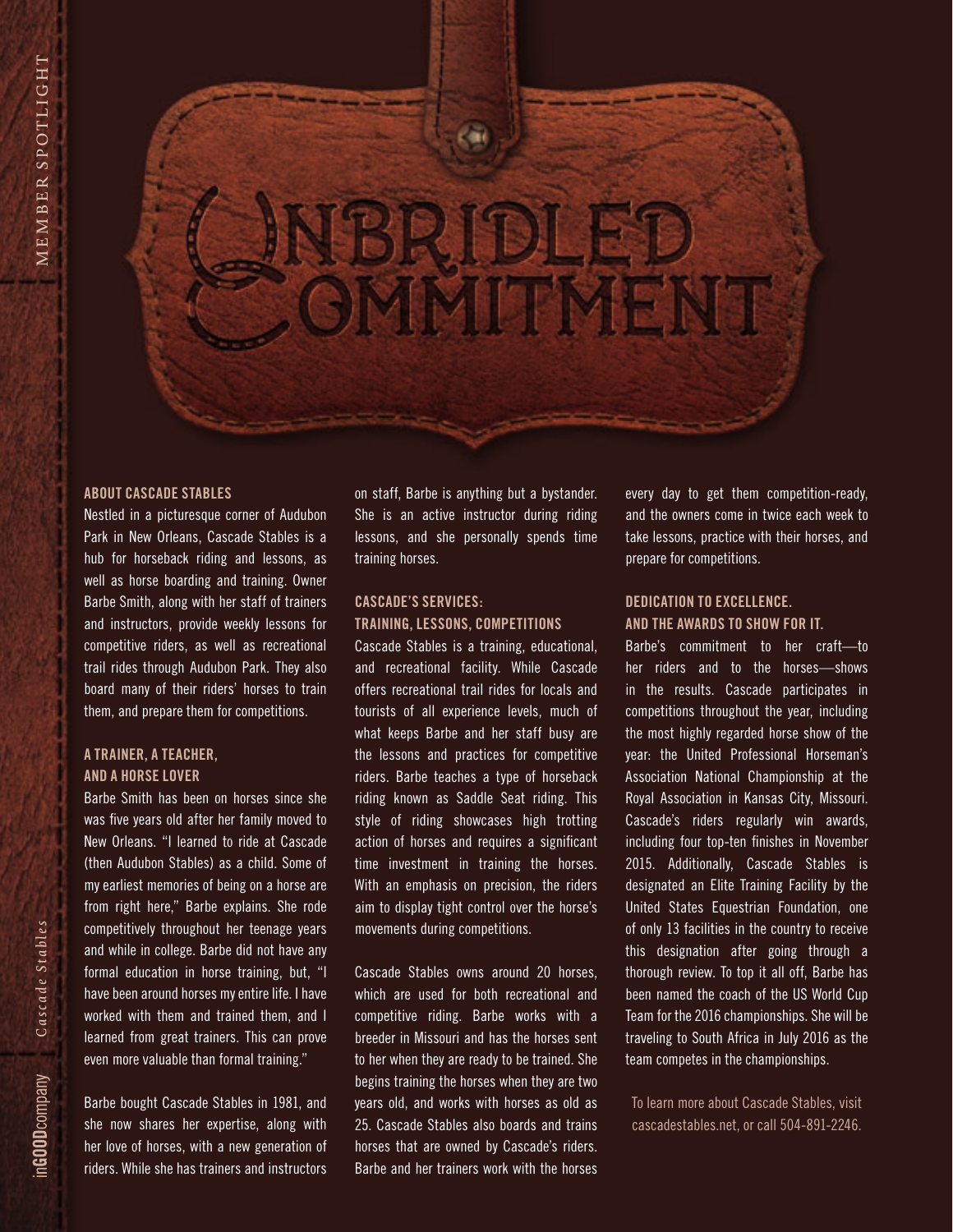# **MEET BARBE SMITH**

œ

 $\oplus$ 

"I have been riding horses for as long as I can remember. Having started my horseback riding career at Cascade Stables as a child, it means a lot to me to continue the tradition of riding and pass it on the next generation of riders. I am proud of the work we do, and of the awards we have won."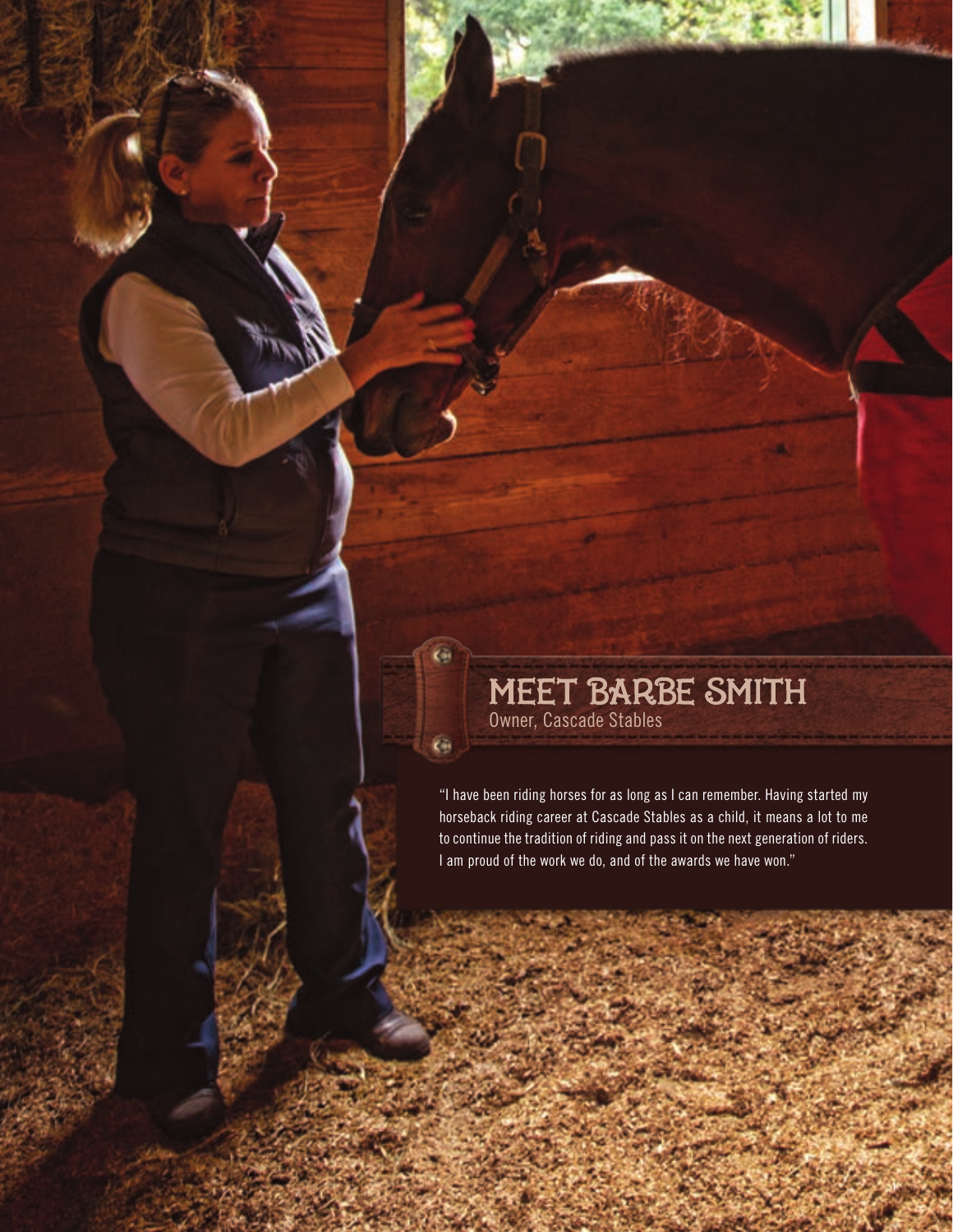# LCI Workers' Comp

#### LCI Company News

#### **NEW HIRES**



#### *Liz Schreiber*

As LCI's Underwriting Assistant, Liz works closely with LCI's underwriters and prepares loss runs, mails new policies, and prepares endorsements and waivers. She is available to assist LCI's partnering agents in getting any questions answered.

#### **GIVING BACK FOR THE HOLIDAYS**



During the 2015 holiday season, LCI and its employees were involved with charitable efforts. First, LCIA collected canned goods for the Second Harvest Food Bank at its October Family Day. The giving continued through the end of the year with an online fundraiser through the Second Harvest website. LCI proudly matched donations secured through the site.



Prior to Christmas, LCI employees partnered with LCI policyholder Crossroads NOLA to provide gifts to children in foster care. Crossroads provides support to Louisiana foster families, and the gifts provided by LCI employees went to children in foster care to help bring some holiday cheer.

*LCI remains committed to the communities of Louisiana, as well as the businesses.*



#### *Robby Warren*

Based in Winnfield, Robby is LCI's Field Auditor for North and Central Louisiana. He travels to meet with LCI policyholders and assists in the completion of annual workers' comp audits.

#### **ANOTHER BIG YEAR FOR LCI**



By the end of 2015, LCI had attained a record number of active policyholders. Thank you to the more than 4,000 businesses spanning across nearly all Louisiana parishes and representing countless industries, who entrust LCI with your workers' comp coverage. We look forward to big things in 2016!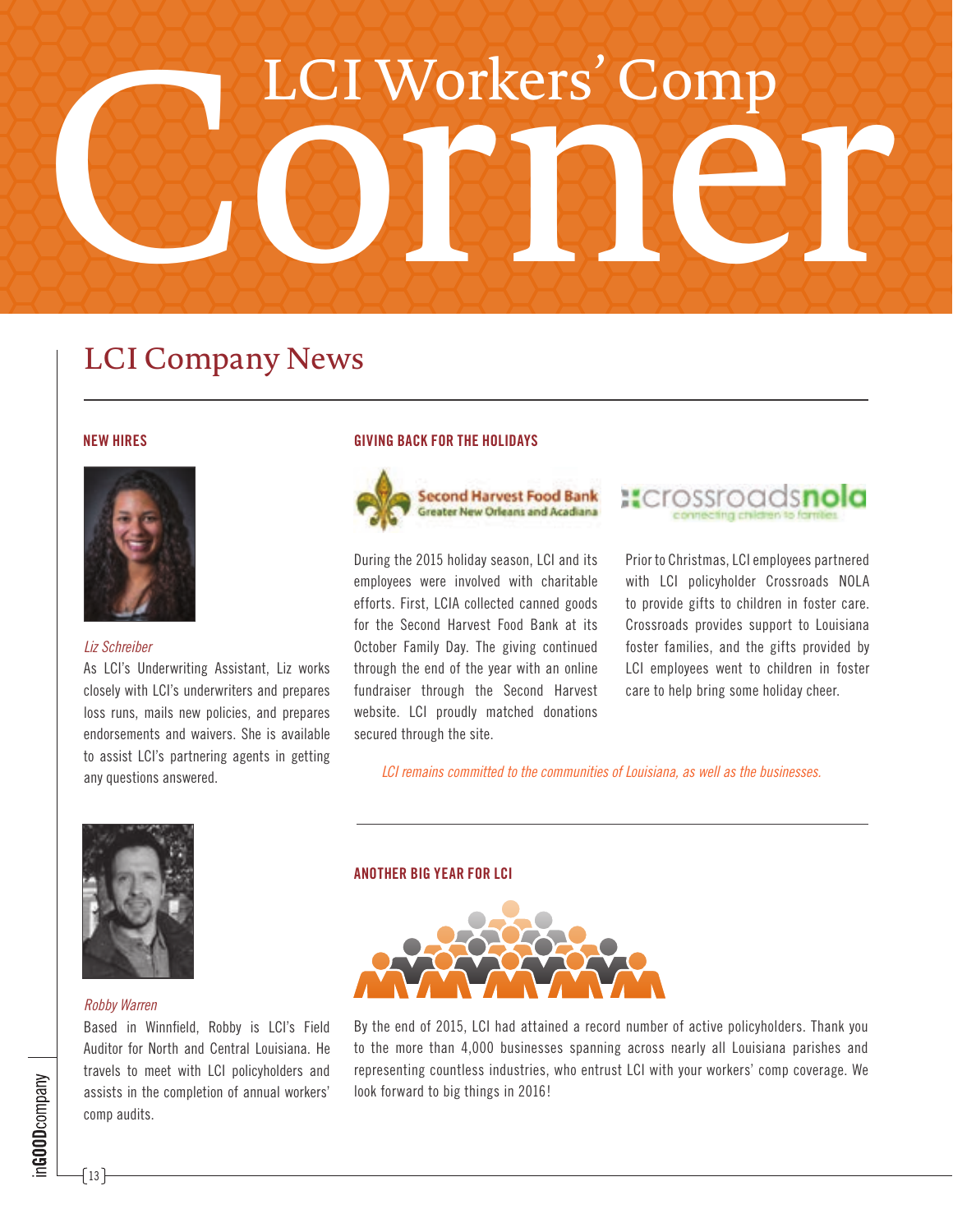

#### LCI Employee Spotlight: *Eugenie Babin*

**Position:** Senior Underwriter **Hometown: Slidell, LA**

#### **Q. Where did you grow up? What was the best thing about growing up there?**

**A.** I was born in New Orleans, however we moved to Slidell when I was young. I liked that Slidell was a small town. I went to a small private school, and was able to make friends that I am still friends with today.

#### **Q. LCI Underwriters have little contact with LCI policyholders. Please explain the process and how it best serves LCI's policyholders.**

**A.** We receive and underwrite applications from our partnering agents. We review each application for accuracy, and make sure the policyholder is classified correctly. We try to offer the best pricing possible for the risk.

#### **Q. What makes LCI's Underwriting Department unique?**

**A.** We try to make the process as simple and easy as possible for our agents. We like to call ourselves the "kinder, gentler insurance company."

#### **Q. What is the Underwriting Department's greatest strength?**

**A.** Communication is the key in our department, and on occasion we even agree to disagree. Most of us have been working together for years, and we all work very well together.

#### **Q. Tell us about your family.**

**A.** I am one of three children. I have an older sister and a younger brother. I have been happily married to my husband Carl for 13 years. We have a seven year

old daughter named Cameron, and a two year old son named Drew.

#### **Q. What does your ideal Saturday look like?**

**A.** An ideal Saturday for me would be going shopping, grabbing a bite to eat, and then maybe catching a movie. I do not like being cooped up in the house. Our family is always on the go!

#### **Q. What is your greatest accomplishment?**

**A.** I believe my greatest accomplishment is being a mom. You don't realize how selfish you are until you have children. I am so thankful that I have been blessed with two healthy, beautiful, energetic kids!

Congratulations to Eugenie on being named LCI's Employee of the Year for 2015! Awarded annually by management, this recognition goes to the employee of LCI Workers' Comp who excelled in their job performance and made a significant contribution to LCI during that year. From everyone at LCI and LCIA, congratulations, Eugenie.

#### Employee Recognitions



LCI awarded 2015 Employee Recognitions to (from left to right): **Eugenie Babin,** *Employee of the Year* **Nina Luckman,** *New Employee of the Year* **Brandi Seeger**, *Most Improved Employee* **Katie Elder,** *New Employee of the Year* **Kevin Fletcher,** *Coworker of the Year\* \*Selected by LCI's staff*